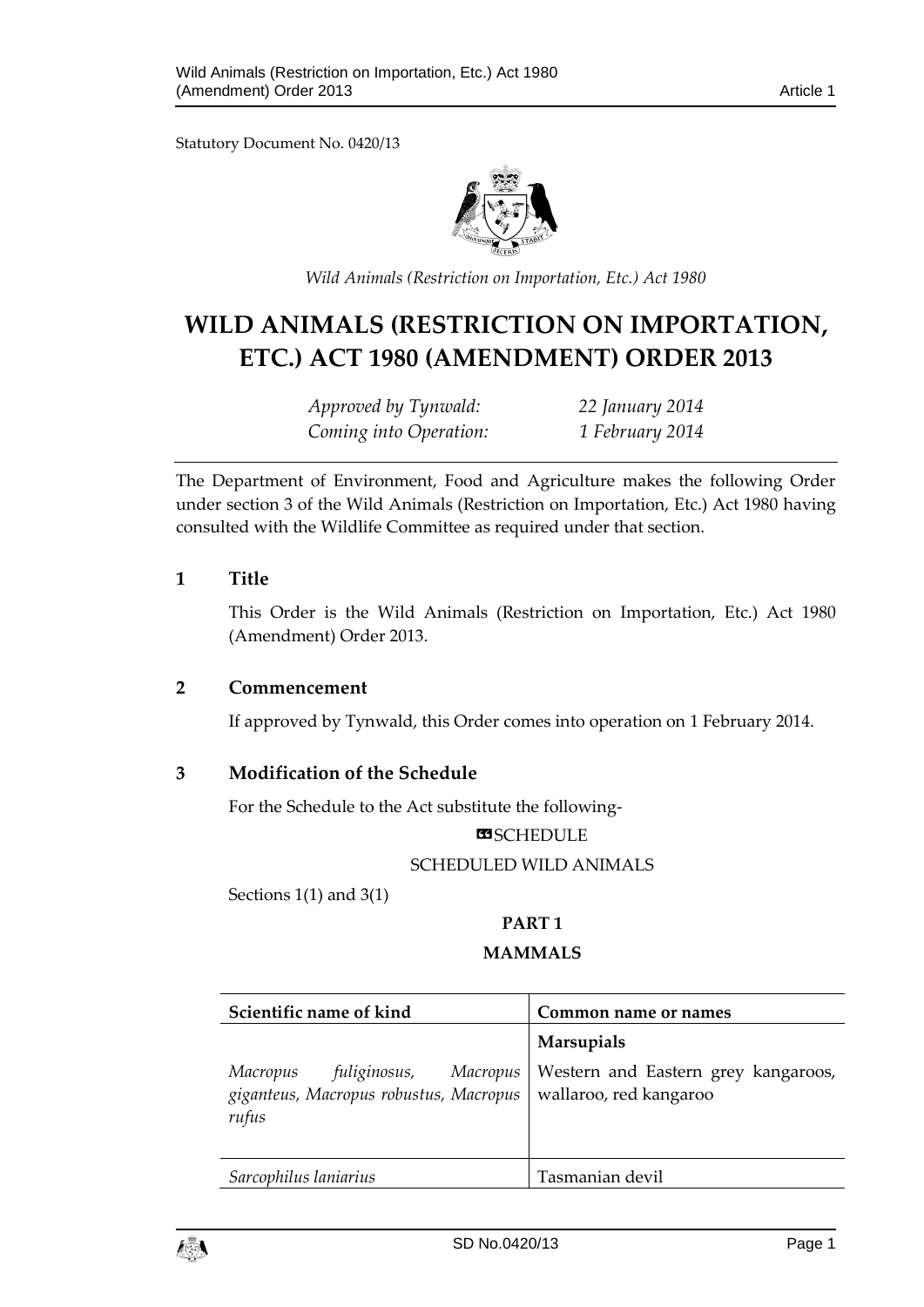|                                                                                                                                                                                                                                                                                    | Artiodactyla (even-toed ungulates)                                                                                                                                                                                                          |
|------------------------------------------------------------------------------------------------------------------------------------------------------------------------------------------------------------------------------------------------------------------------------------|---------------------------------------------------------------------------------------------------------------------------------------------------------------------------------------------------------------------------------------------|
| Alces and Rangifer except the domestic<br>form of Rangifer tarandus                                                                                                                                                                                                                | Moose, elk caribou, reindeer except<br>domestic reindeer                                                                                                                                                                                    |
| Antilocapra americana                                                                                                                                                                                                                                                              | Pronghorn                                                                                                                                                                                                                                   |
| Bovidae except domestic forms of Bos,<br>Bubalus, Capra, Ovis                                                                                                                                                                                                                      | Antelopes, bison, buffalo, gazelles,<br>goats and sheep, except domestic<br>cattle, buffalo, goats and sheep                                                                                                                                |
| Camelus                                                                                                                                                                                                                                                                            | Camels                                                                                                                                                                                                                                      |
| Giraffidae                                                                                                                                                                                                                                                                         | Giraffe and okapi                                                                                                                                                                                                                           |
| Hippopotamidae                                                                                                                                                                                                                                                                     | Hippos                                                                                                                                                                                                                                      |
| Suidae except domestic forms of Sus<br>scrofa                                                                                                                                                                                                                                      | Old world pigs, including wild boar<br>and warthog, except the domestic pig                                                                                                                                                                 |
| Tayassuidae                                                                                                                                                                                                                                                                        | Peccaries                                                                                                                                                                                                                                   |
|                                                                                                                                                                                                                                                                                    | Carnivora                                                                                                                                                                                                                                   |
| Ailuridae; Ailurus fulgens                                                                                                                                                                                                                                                         | Red panda                                                                                                                                                                                                                                   |
| Canidae, with the exception of all<br>types of the species Canis familiaris<br>other than the following-<br>any dog of the type known as<br>(a)<br>the Pit Bull Terrier;<br>(b)<br>any dog of the type known as<br>Japanese Tosa (or Tosa);<br>any dog of the type known as<br>(c) | All dogs including the wild dog, wolf,<br>jackal, coyote, fennec and fox, except<br>that the domestic dog (with the<br>exception of the Pit Bull Terrier,<br>Japanese Tosa, Dogo Argentino or Fila<br>Braziliero), is specifically excluded |
| Dogo Argentino; and<br>any dog of the type known as<br>(d)<br>Fila Braziliero.                                                                                                                                                                                                     |                                                                                                                                                                                                                                             |
| Civetticus, Viverra & Cryptoprocta ferox                                                                                                                                                                                                                                           | African civet, large spotted, Malay and<br>Indian civets and fossa                                                                                                                                                                          |
| Felis<br>the<br>species<br>Felidae,<br>except<br>sylvestris catus                                                                                                                                                                                                                  | All cats, including the lynx, caracal,<br>serval, bobcat, cheetah, lion, tiger,<br>leopard, panther, jaguar, puma, cougar<br>and ocelot, except the domestic cat.                                                                           |
| Herpestidae                                                                                                                                                                                                                                                                        | Mongooses                                                                                                                                                                                                                                   |
| Hyaenidae except Proteles cristata                                                                                                                                                                                                                                                 | Hyaenas except the aardwolf                                                                                                                                                                                                                 |
| Mustelid genera as follows: Amblonyx,<br>Arctonyx, Aonyx, Enhydra, Lontra,<br>Meles, Melogale, Mydaus, Pteronura,<br>Taxidea, Lutra; and species Eira barbara,<br>Gulo gulo, Martes pennanti, Mellivora<br>capensis                                                                | Badgers,<br>wolverine,<br>otters,<br>tayra,<br>fisher, ratel/honey badger                                                                                                                                                                   |

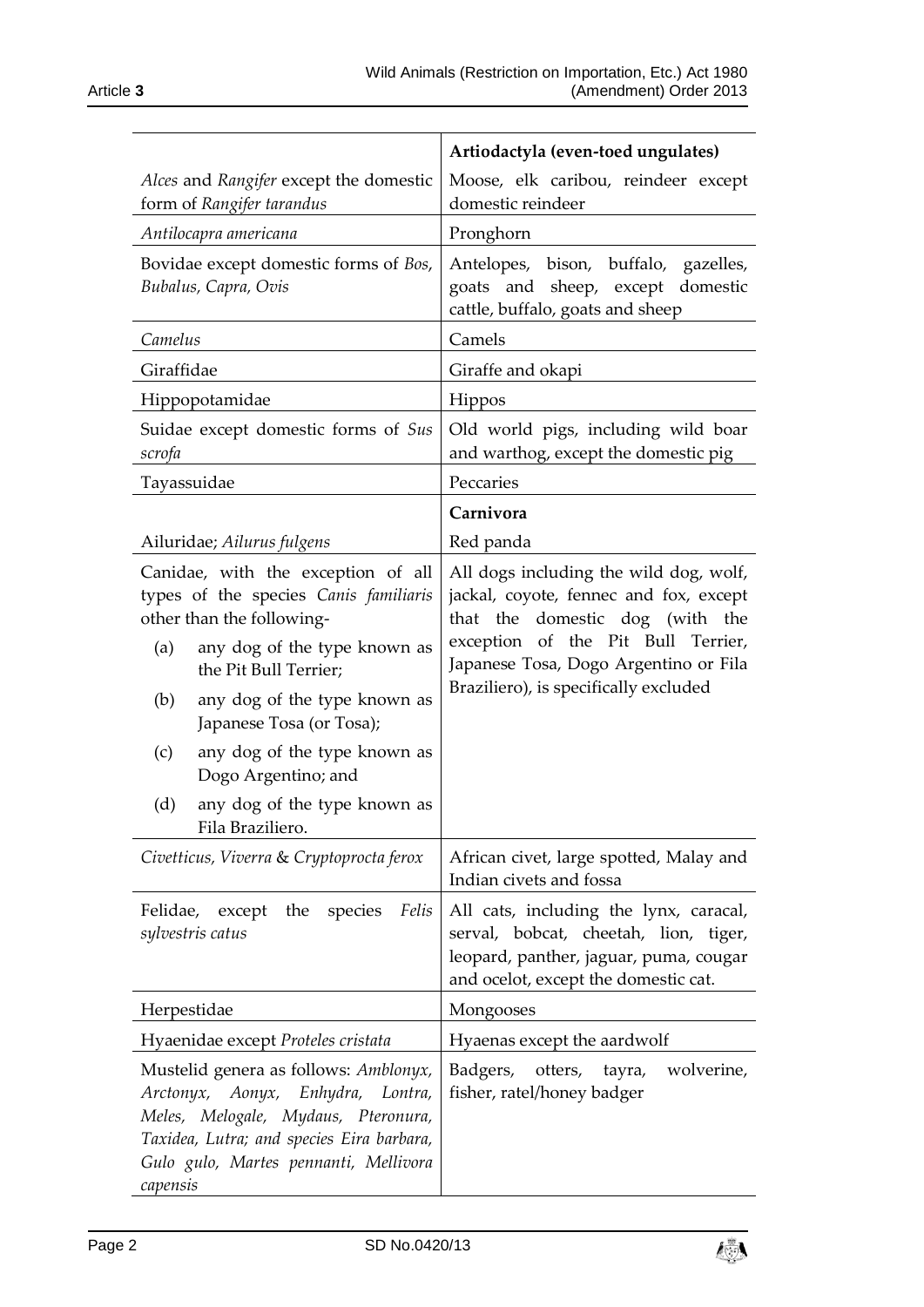| Odobenidae                                                                                                                                                                                                                                                                                                                                                                         | Walrus                                                                                                                                                                                                                                                   |
|------------------------------------------------------------------------------------------------------------------------------------------------------------------------------------------------------------------------------------------------------------------------------------------------------------------------------------------------------------------------------------|----------------------------------------------------------------------------------------------------------------------------------------------------------------------------------------------------------------------------------------------------------|
| Otariidae                                                                                                                                                                                                                                                                                                                                                                          | Eared seals                                                                                                                                                                                                                                              |
| Phocidae except Phoca vitulina and<br>Halichoerus grypus                                                                                                                                                                                                                                                                                                                           | True/earless seals except common and<br>grey seals                                                                                                                                                                                                       |
| Ursidae                                                                                                                                                                                                                                                                                                                                                                            | This kind includes the polar bear,<br>grizzly bear and giant panda                                                                                                                                                                                       |
|                                                                                                                                                                                                                                                                                                                                                                                    | Cetacea (whales and dolphins)                                                                                                                                                                                                                            |
| Cetacea                                                                                                                                                                                                                                                                                                                                                                            | Whales and dolphins                                                                                                                                                                                                                                      |
|                                                                                                                                                                                                                                                                                                                                                                                    | Cingulata (armadillos)                                                                                                                                                                                                                                   |
| Priodontes maximus                                                                                                                                                                                                                                                                                                                                                                 | Giant armadillo                                                                                                                                                                                                                                          |
|                                                                                                                                                                                                                                                                                                                                                                                    | Pilosa (anteaters, sloths)                                                                                                                                                                                                                               |
| Myrmecophaga tridactyla                                                                                                                                                                                                                                                                                                                                                            | Giant anteater                                                                                                                                                                                                                                           |
|                                                                                                                                                                                                                                                                                                                                                                                    | Primates                                                                                                                                                                                                                                                 |
| Primates except Homo                                                                                                                                                                                                                                                                                                                                                               | This kind includes monkeys, lemurs,<br>gibbons, apes, with the exception of<br>humans                                                                                                                                                                    |
|                                                                                                                                                                                                                                                                                                                                                                                    | Perissodactyla (odd-toed ungulates)                                                                                                                                                                                                                      |
| Equidae except<br>Equus asinus<br>and<br>Equus caballus                                                                                                                                                                                                                                                                                                                            | Asses, horses and zebras except the<br>donkey and domestic horse                                                                                                                                                                                         |
| Rhinocerotidae                                                                                                                                                                                                                                                                                                                                                                     | Rhinoceroses                                                                                                                                                                                                                                             |
| Tapiridae                                                                                                                                                                                                                                                                                                                                                                          | Tapirs                                                                                                                                                                                                                                                   |
|                                                                                                                                                                                                                                                                                                                                                                                    | Proboscidia                                                                                                                                                                                                                                              |
| Elephantidae                                                                                                                                                                                                                                                                                                                                                                       | Elephants                                                                                                                                                                                                                                                |
|                                                                                                                                                                                                                                                                                                                                                                                    | Tubulidentata                                                                                                                                                                                                                                            |
| Orycteropus afer                                                                                                                                                                                                                                                                                                                                                                   | Aardvark                                                                                                                                                                                                                                                 |
|                                                                                                                                                                                                                                                                                                                                                                                    | Mammal hybrids                                                                                                                                                                                                                                           |
| Any hybrid of a kind of animal<br>specified in the foregoing provisions<br>of this column where at least one<br>parent is of a kind so specified, and<br>(except in the case of Felidae) any<br>animal of which at least one parent is<br>such a hybrid. Hybrids of kinds of<br>Canis familiaris, where all parents and<br>grandparents are Canis familiaris, are<br>not included. | Any mammalian hybrids with at least<br>one parent of a specified kind, and<br>(except for cats) any animal of which at<br>least one parent is such a hybrid.<br>Domestic dogs with only domestic dog<br>parents and grandparents are<br>not<br>included. |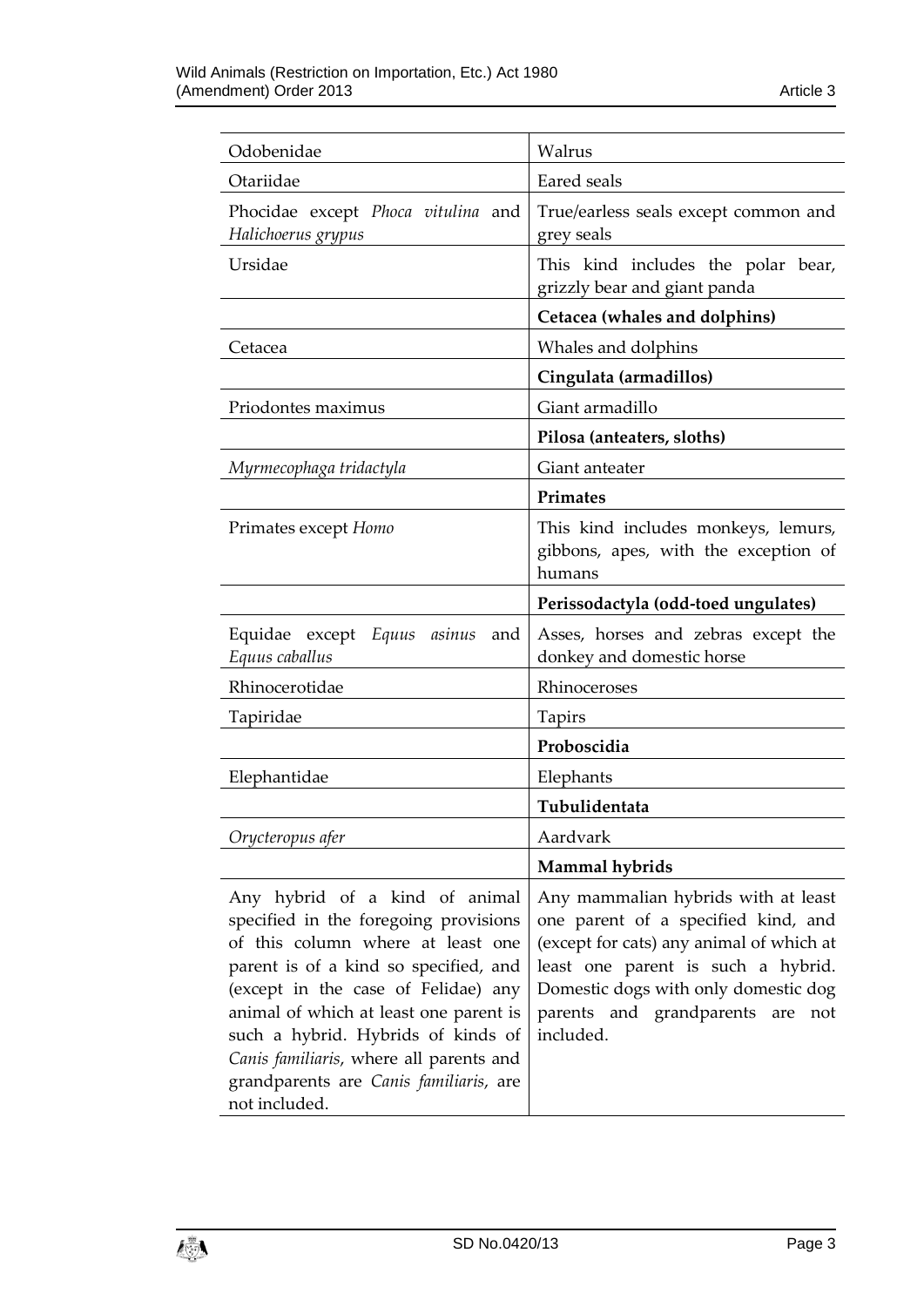| PART <sub>2</sub><br><b>BIRDS</b> |                      |
|-----------------------------------|----------------------|
| Scientific name of kind           | Common name or names |
| Casuariidae                       | Cassowaries          |
| Dromaiidae                        | Emu                  |
| Rheidae                           | Rheas                |
| Struthionidae                     | Ostriches            |

# **PART 3 REPTILES**

| Scientific name of kind                                                                                                                                                                                                                      | Common name or names                                                                                                                                                                                                                                              |
|----------------------------------------------------------------------------------------------------------------------------------------------------------------------------------------------------------------------------------------------|-------------------------------------------------------------------------------------------------------------------------------------------------------------------------------------------------------------------------------------------------------------------|
|                                                                                                                                                                                                                                              | <b>Crocodiles and their relatives</b>                                                                                                                                                                                                                             |
| Crocodylia                                                                                                                                                                                                                                   | kind includes the<br>This<br>alligators,<br>crocodiles, gharial, false gharial and<br>caimans                                                                                                                                                                     |
|                                                                                                                                                                                                                                              | <b>Snakes</b>                                                                                                                                                                                                                                                     |
| Atractaspididae                                                                                                                                                                                                                              | Burrowing asps/mole vipers & stiletto<br>snakes                                                                                                                                                                                                                   |
| Colubridae of genera Malpolon &<br>Thelotornis, and species Dispholidus<br>Rhabdophis subminiatus,<br>typus,<br>Rhabdophus tigrinus, Elapomorphus<br>lemniscatus,<br>Philodryas<br>olfersii,<br>Tachymenis peruviana &<br>Xenodon<br>severus | Rear-fanged venomous<br>snakes,<br>Montpelier snakes & African vine<br>snakes,<br>bomslang,<br>red-necked<br>keelback, yamakagashi/Japanese tiger<br>snake, Argentine black-headed snake,<br>South American green racer, Peruvian<br>races and Amazon false viper |
| Elapidae                                                                                                                                                                                                                                     | Certain front-fanged venomous snakes,<br>including the cobra, krait, mamba,<br>coral snake and death adder                                                                                                                                                        |
| Hydrophiidae                                                                                                                                                                                                                                 | Sea snakes                                                                                                                                                                                                                                                        |
| Viperidae (including Crotalinae)                                                                                                                                                                                                             | Vipers and pit vipers, including<br>adders, rattlesnakes, the bushmaster,<br>fer de lance, water moccasin and<br>copperhead                                                                                                                                       |
|                                                                                                                                                                                                                                              | Lizards                                                                                                                                                                                                                                                           |
| Helodermatidae                                                                                                                                                                                                                               | Gila monster and Mexican bearded<br>lizard                                                                                                                                                                                                                        |
| Varanus komodoensis                                                                                                                                                                                                                          | Komodo dragon                                                                                                                                                                                                                                                     |

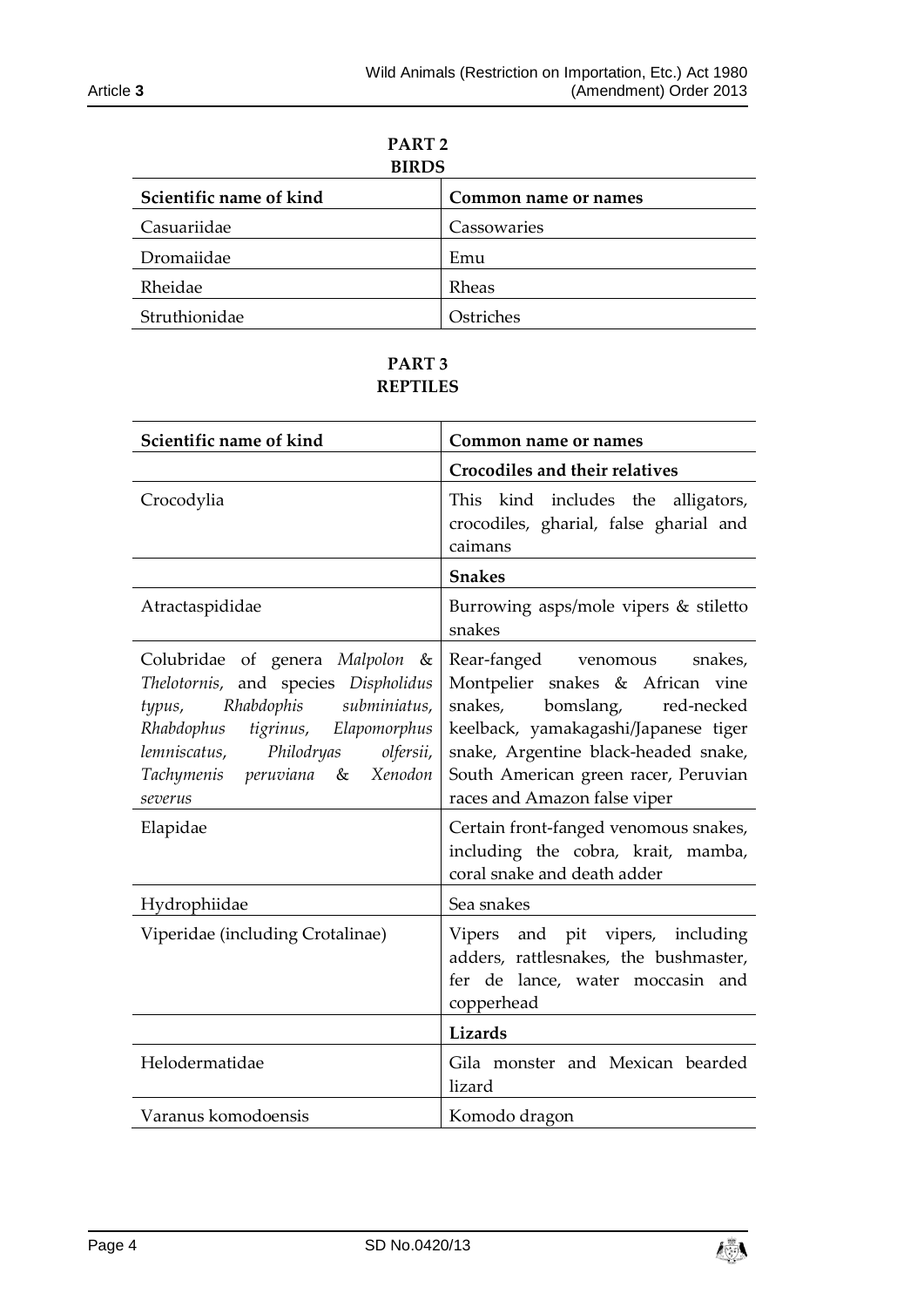# **PART 4 INVERTEBRATES**

| Scientific name of kind                         | Common name or names                            |
|-------------------------------------------------|-------------------------------------------------|
|                                                 | <b>Spiders</b>                                  |
| Ctenidae genus Phoneutria only                  | Brazilian wandering spiders                     |
| Hexathelidae genus Atrax                        | Sydney funnel web spider and close<br>relatives |
| Sicariidae genus Loxosceles                     | Brown reclusive/violin spiders                  |
| Theridiidae genus Latrodectus                   | Widow spiders and close relatives               |
|                                                 | Scorpions                                       |
| <b>Buthidae</b>                                 | <b>Buthid scorpions</b>                         |
| Hemioscorpiidae species Hemiscorpus<br>lepturus | Middle-eastern thin-tailed scorpion             |

# **MADE 7 TH DECEMBER 2013**

**PHIL GAWNE** *Minister for Environment, Food and Agriculture*